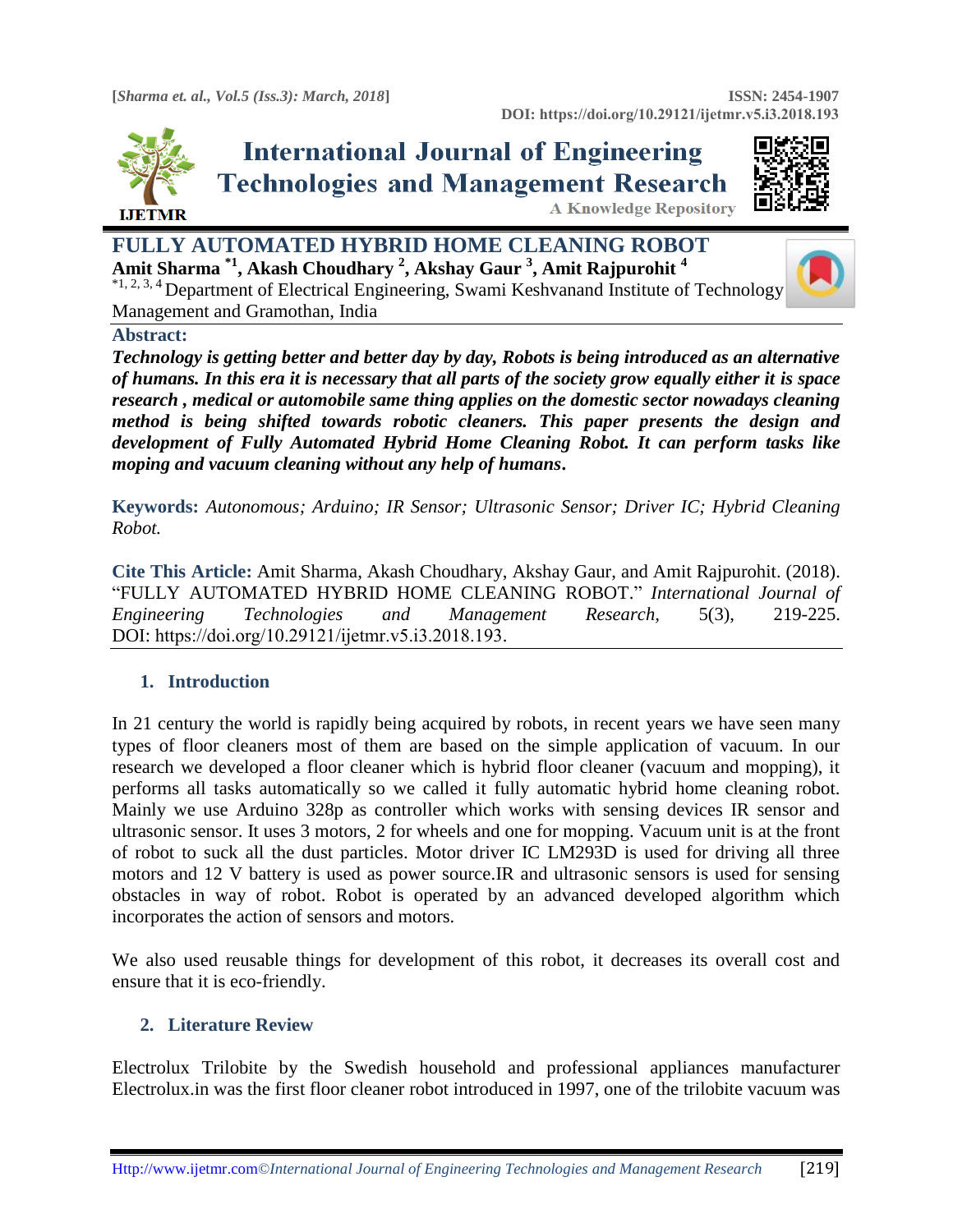**[***Sharma et. al., Vol.5 (Iss.3): March, 2018***] ISSN: 2454-1907**

featured on the BBC's science program, TOMORROW'S WORLD. In 2001, the British technology company Dyson built and demonstrated a robot vacuum known as the DC06. However, it was never released to the market because it was very costly.

Roomba is a series of autonomous robotic vacuum cleaners sold by iRobot. Introduced in September 2002 [1]. Roomba features a set of sensors that enable it to perform its tasks. For instance, the Roomba is able to change direction upon encountering obstacles, to detect dirty spots on the floor, and to sense steep drops to keep it from falling down stairs. Roomba uses two independently operating side wheels that allow 360° turns in place. A rotating, 3-prong spinner brush can sweep debris from square corners into the vacuum slot under the round unit.

The Roomba units have a range of models with the 400 to 900 series, which provide several different features, such as faster speed, separate sweep canister, 5x stronger vacuum, obstacle avoidance, or performance maps displayed via a phone app. However, some parts of the Roomba models are interchangeable between related models, allowing a mix/match of features, or switching into other units for longer battery operation. The 900 series Roombas also feature a camera, which works in conjunction with onboard mapping and navigation software to systematically cover floor area. Additionally, some Roomba units can adapt to perform other, more creative tasks, using an embedded computer in conjunction with the Roomba Open Interface.

Dyson's EYE-360 is famous and very smart vacuum cleaner, it uses 360 degree panoramic vision camera [2].

## **3. Design and Working**

Mainly it consist 4 parts Chassis, mopping mechanism, vacuum cleaning, wheels driving. All these parts are described below.

## **3.1. Chassis**

The main body of robot is called chassis, it hold all the parts of the robot. We use light weight wooden frame as a chassis because it is cheap, easily available and great strength. We modified its shape according to requirement. It can hold weight up to 10 kg, much higher than requirement.

## **3.2. Mopping**

Mop is the main part of the machine it cleans the floor. We used circular mop, which is moved by DC motor in circular motion. It is assembled beneath the wooden frame between wheels.

## **3.3. Vacuum**

Vacuum is used for dust sucking purpose it is assembled at the front part of the robot. It sucks all the dust and collect this in a box. Vacuum is powered by the 12V battery.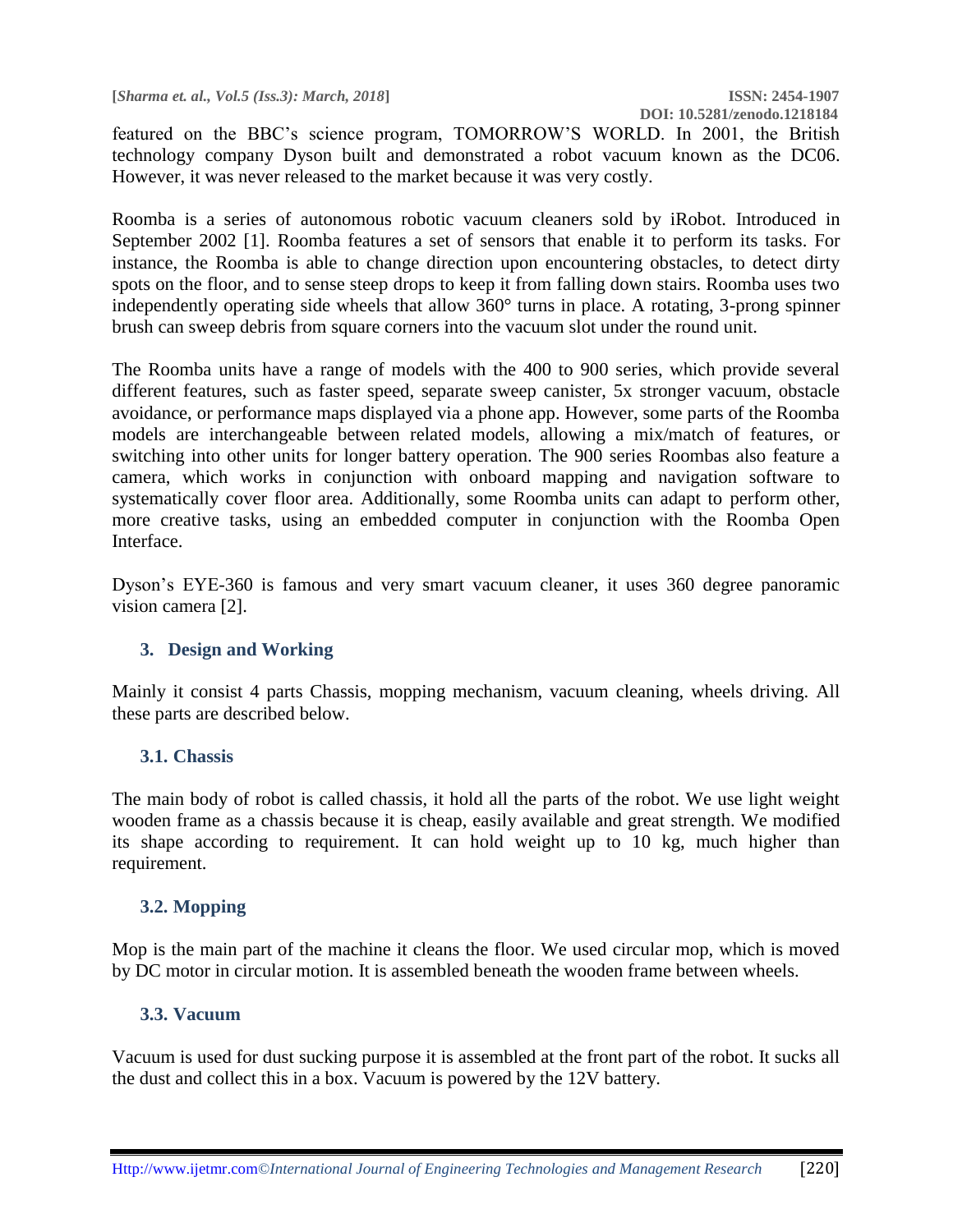**[***Sharma et. al., Vol.5 (Iss.3): March, 2018***] ISSN: 2454-1907**

## **3.4. Wheeling System**

Wheels are the main part of any movable machine here we use 2 small size wheels with rubber grip. Both the wheels run by two 100 rpm DC motors. These wheels is controlled by microcontroller

## **4. Components of Robot**

## **4.1. Microcontroller (Arduino Uno)**

Arduino plays a major role in automation .It acts as brain of the robot .It operates around the voltage of 3.3 volt. It uses atmega16 on its core which uses ARM processor .It has 28 digital I/O pins and 6 analog output pins. From 28 digital pins 6 are PWM (Pulse Width Modulation) pins. 2 DAC pins use 16 bit resolution and operates by the help of analog Write () function. It has 1 USB ports. Such as:-Programming USB port, Native USB Port We can feed the program through programming USB port . Every program has 2 functions in its body.



Figure 1: Arduino (AtMega 328P)

## **4.2. Motor Driver**

We are using here L293D motor driver which has 16 pins 8 on each side. We can control maximum 2 motors connecting on each side. Motor Driver On the left side two terminals OutputA1 and OutputA2 are connected to two terminals of motor and similarly on the right hand side OutputB1 and OutputB2 are connected to motor terminals. The inputs from the arduino board are connected through InputA1, InputA2, InputA3, and InputA4.Accordingly motor moves forward, backward, left side and right side.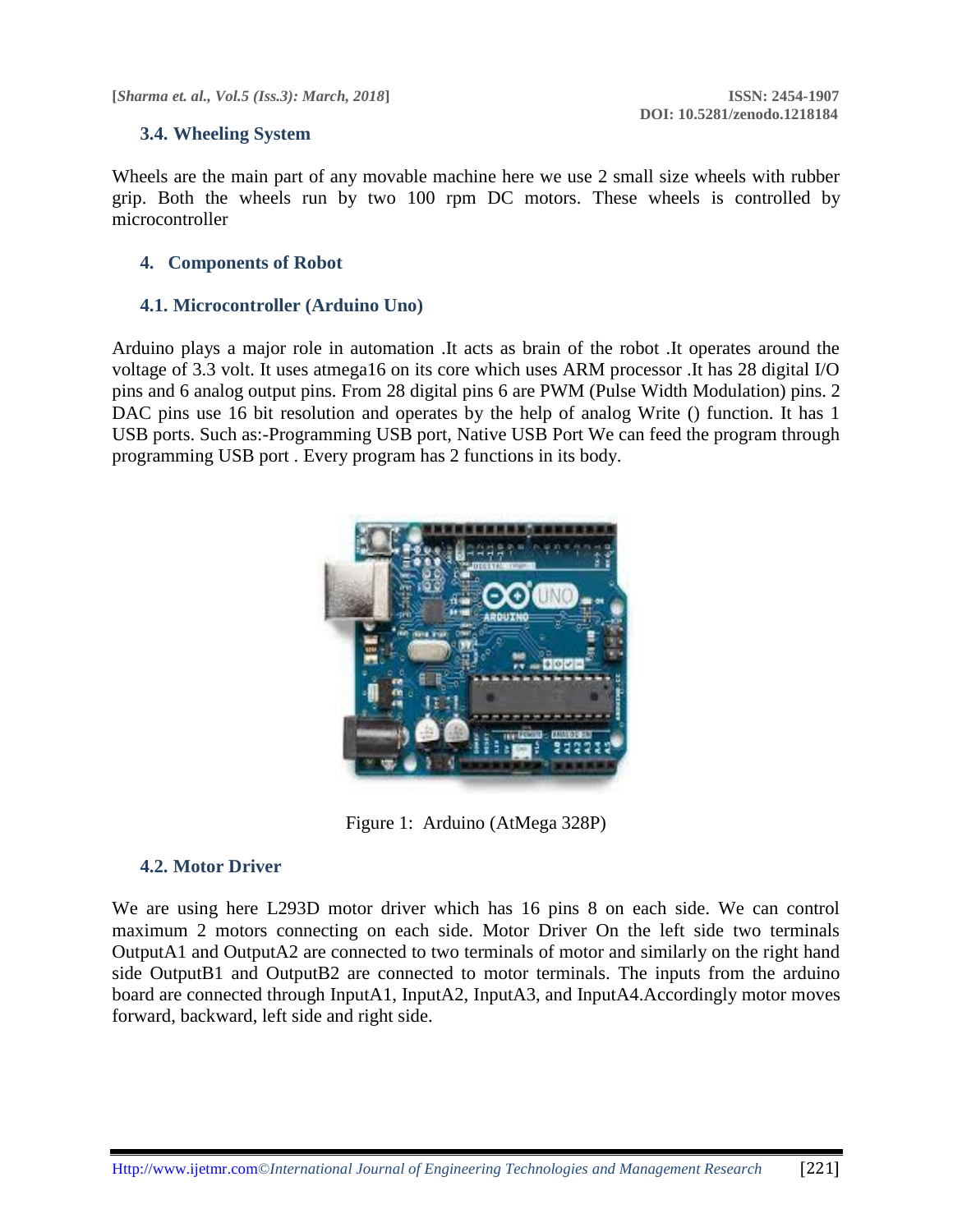

Figure 2: Motor Driver L293D

## **4.3. Ultrasonic Sensor**

Here we are using 2 Ultrasonic sensors. It is a type of electronics component that uses ultrasonic transmitter and receiver pair to send and collect signals resulting in proper sense of obstacles. The more the resonant frequency the lesser will be the wavelength of transmitted radiation and it will provide good surrounding condition. The more directional the sonic wave the more resolution in the measurement come. Sensitivity helps in decreasing signal to noise ratio. Here we used two transducers of 40khz.as shown below.



Figure 3: Ultrasonic Sensor

## **4.4. IR Sensor**

The basic concept of an Infrared Sensor which is used as Obstacle detector is to transmit an infrared signal, this infrared signal bounces from the surface of an object and the signal is received at the infrared receiver. There are five basic elements used in a typical infrared detection system: an infrared source, a transmission medium, optical component, infrared detectors or receivers and signal processing. Infrared lasers and Infrared LED's of specific wavelength can be used as infrared sources.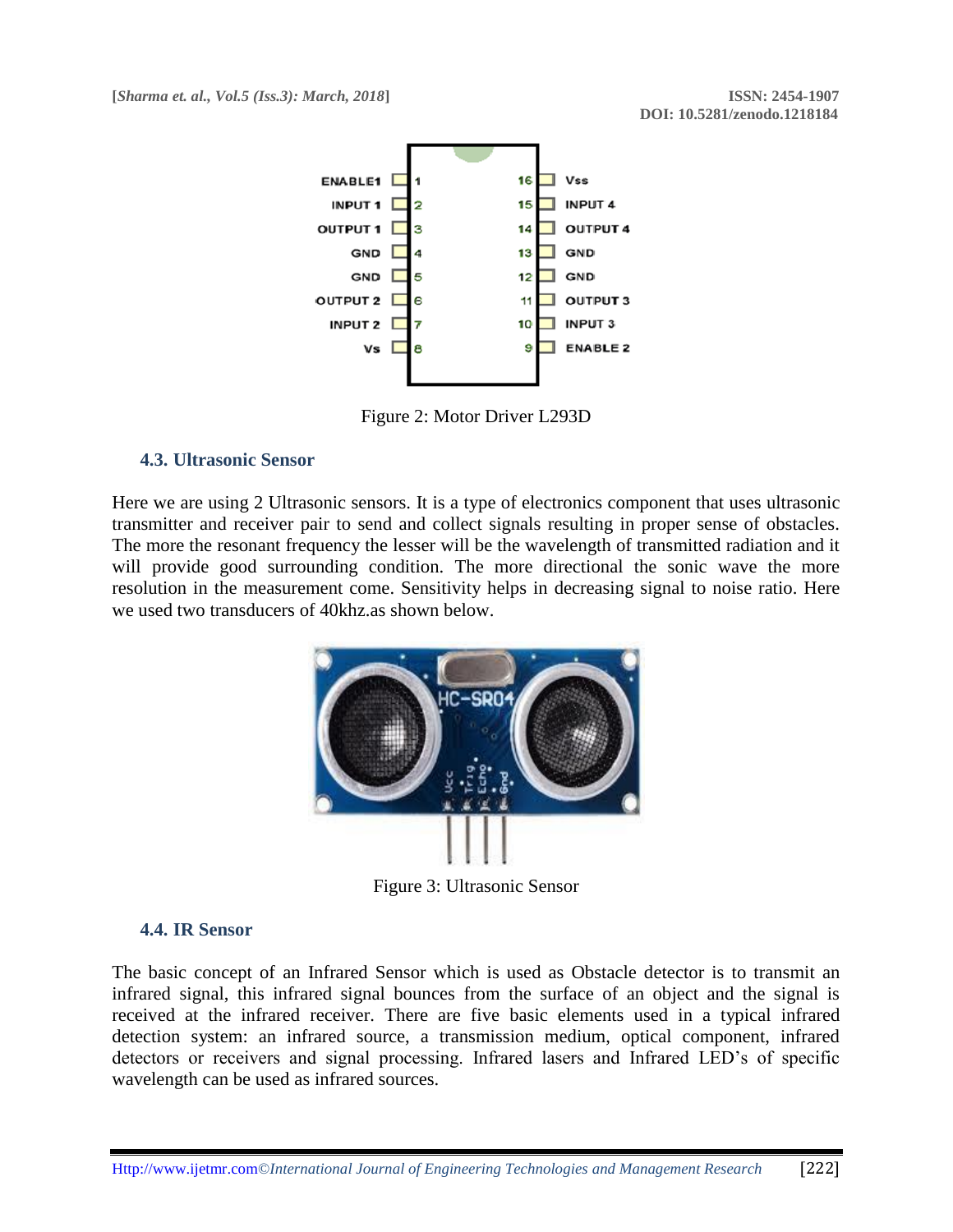

Figure 4: IR Sensor

## **4.5. DC Motor**

DC motor is an electrical machine that utilizes electric power resulting in mechanical power output. Normally the motor output is a rotational motion of the shaft. The input may be direct current supply or alternating supply. But in case of DC motor direct current is used. The mechanism of dc motor is like a bar wound with wire is placed in between 2 magnets having North and South Pole. When it is provided with electric supply the wire becomes energized resulting in rotational motion which leads to rotational output. Here we are using two 100 rpm dc motors for wheel driving and one 300 rpm dc motor for rotating the mop.



Figure 5: DC Motor

## **5. Results and Discussions**

The objective of this project is to make a fully automated hybrid home cleaning robot. Which is fully autonomous and can perform tasks like mopping and vacuum cleaning of floor. After the testing we find that it can perform all tasks very well without any hurdle.We tested our robot on different parameters like path following, obstacle avoidance, navigation, mopping and vacuum mechanism. Details of all these parameters is given below.

## **5.1. Obstacle Avoidance**

In home there are many things, these things can halt the operation of mopping we need to counter this problem for this we used ultrasonic sensors and IR sensors. Sensors are sensing obstacles and giving command to the microcontroller. Microcontroller is processing the data and driving both motors according to it.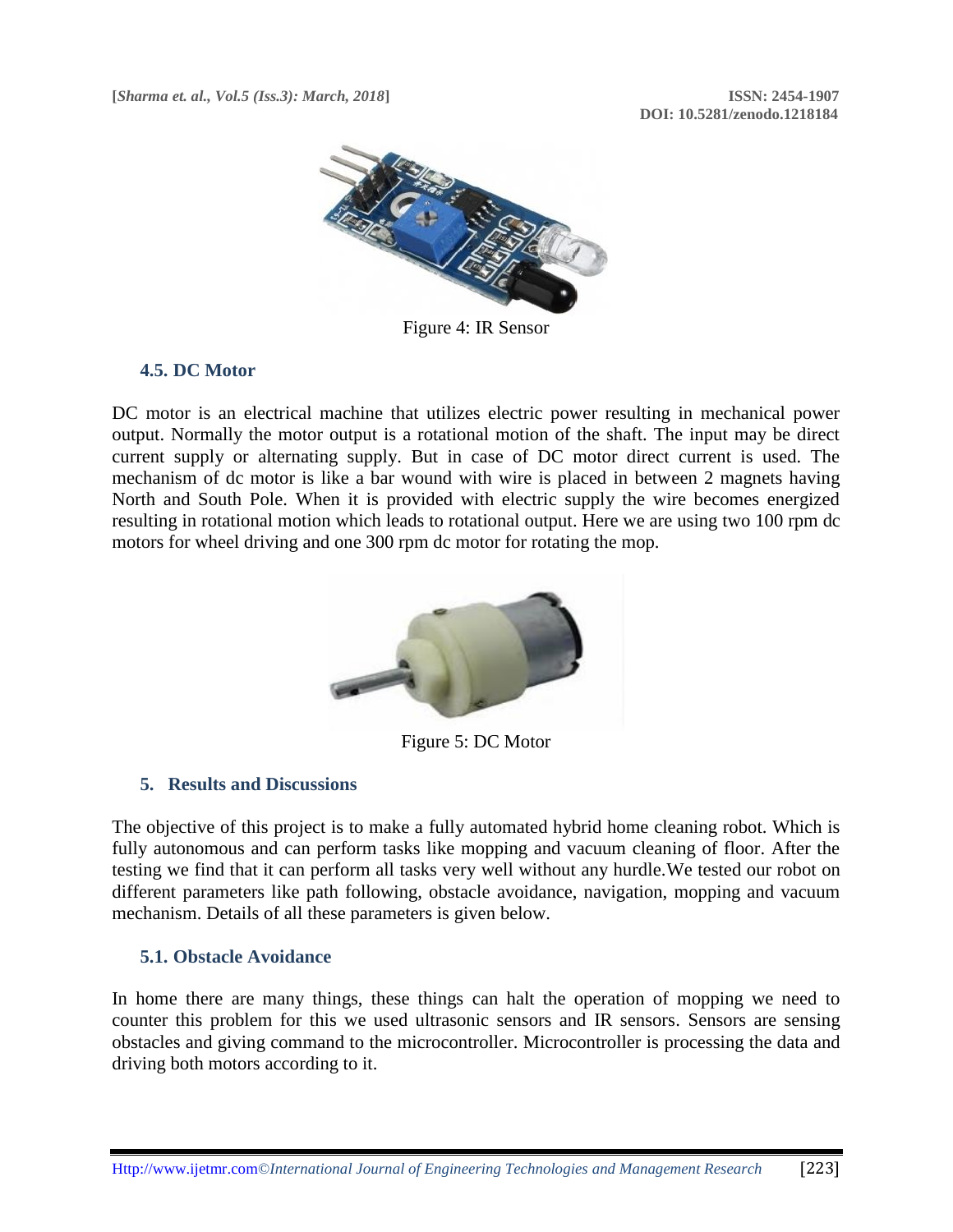**[***Sharma et. al., Vol.5 (Iss.3): March, 2018***] ISSN: 2454-1907**

## **5.2. Navigation**

Navigation is the way to find the path in real world, for a robotic vehicle it is necessary that it should be well guided and don't forgets its way. For insuring it we drive our bot in a room and collect the data. In early process we face some problem by changing the codes and sensor position we tackle this problem now robotic cleaner is working well.

## **5.3. Mopping Mechanism**

Mopping is the essential part of floor cleaning process. A good map should cover all the area. We use a cotton mop, this mop is moving in clock and anti-clockwise direction for 2 cycles. Till now it is working satisfactory.

## **5.4. Vacuum Mechanism**

Vacuum is used to suck the dust from floor. We used a 5000 rpm motor for this, best part in our vacuum is the use of unused materials like water bottle. It can suck all the dust from floor. We use this on different size debris like paper and dust and it is working well.



Figure 6: Fully Automated Hybrid Home Cleaning Robot

## **6. Conclusions and Recommendations**

The robot thus developed is fully operational and gives desired results. It is being tested in a testing room which results in successful outcome. The mopping design should be modified in future because the current design has few problems. Few of those are the motor is not detachable and the high rpm leads to vibration of the whole system. Motor used in vacuum is consuming the power rapidly, it needs to do some changes.

## **Acknowledgements**

I express my sincere gratitude to Ms. Nikita Mittal, Assistant Professor, Department of Electrical Engineering, SKIT, Jaipur who spared her valuable time from her busy schedule and extended